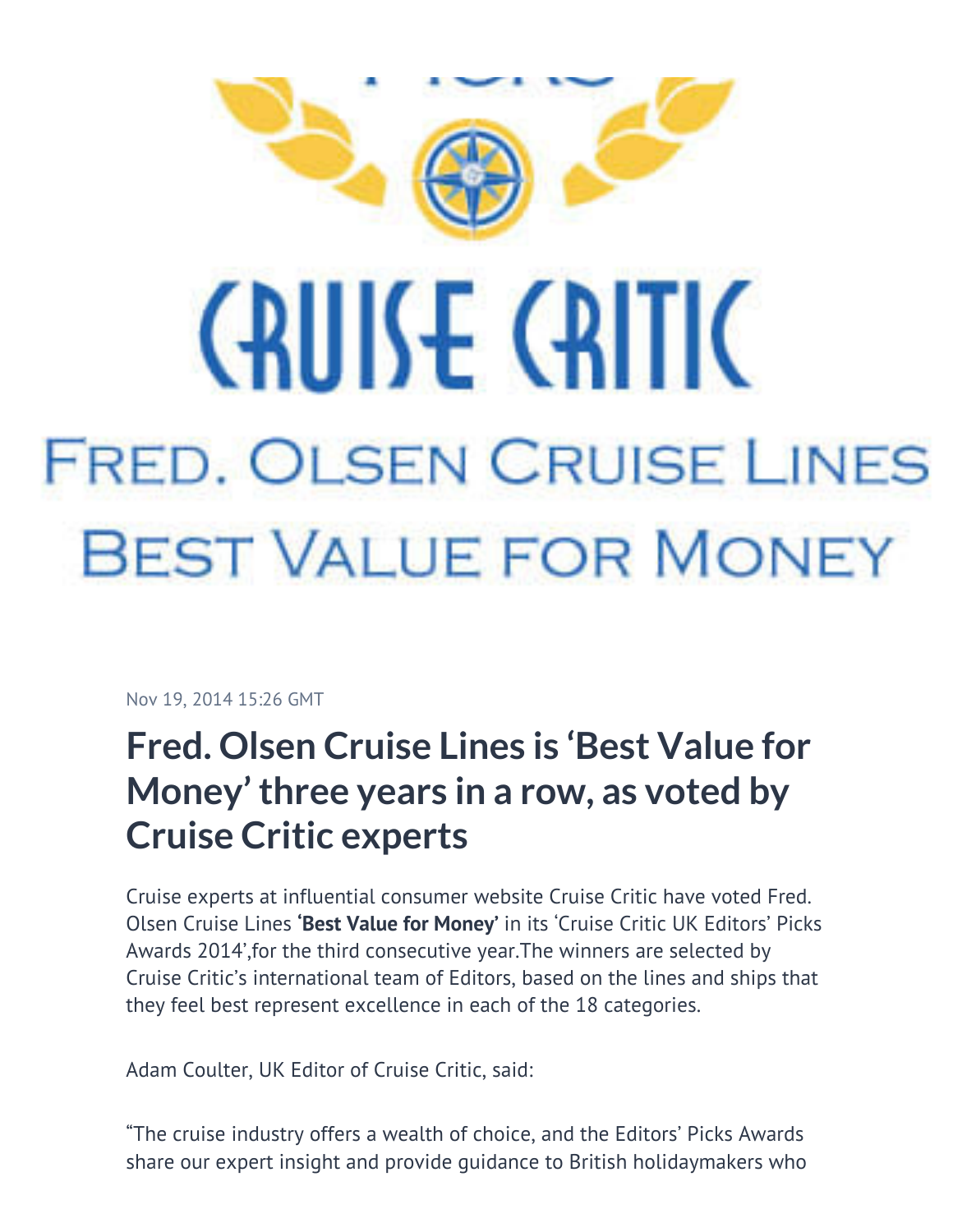are interested in a cruise. With cruise lines constantly improving their products this isn't an easy task, but we have identified the lines which have excelled in order to help cruisers plan their perfect cruise, and ensure the time and money they invest is well spent."

The Cruise Critic Editors said of Fred. Olsen:

"Fred. Olsen Cruise Lines offers a more traditional cruise experience at a great value – from two-for-one offers and drinks cheaper than UK pub prices, to tips that are lower than most in the industry. It also has great offers for solo passengers, with double cabins available at solo prices."

Nathan Philpot, Sales and Marketing Director for Fred. Olsen Cruise Lines, said:

"We are pleased that, for the third year running, our great-value cruises have been recognised by the expert Editors at Cruise Critic. We know that value for money is an important motivator to booking a cruise, along with the destination, and we are committed to providing a consistently high-quality cruise experience to our guests, which doesn't cost the earth!"

Fred. Olsen has been helping guests to budget for their cruise holidays and benefit from significant cost savings with its 'all-inclusive' drinks package, where guests can choose from a selection of discounted drinks on board from just £10 per person, per night.

This Cruise Critic **'Best Value for Money'** accolade follows a string of other awards won by Fred. Olsen in recent years:

- Named one of 'consumer champion' *Which?*'s '**Top 3' cruise lines in the UK** and a **'Recommended Provider'** in its first-ever cruise survey, in April 2014. Fred. Olsen was voted joint second out of the 14 cruise companies rated, receiving a customer satisfaction score of 85% out of 100%

- **'Best for Enrichment'** in the '*Cruise International* Awards 2014', for the third year. Voted **'Best Affordable Cruise Line'** in 2013, for the second year running, and runner-up **'Best Cruise Line'**

- **'Best Cruise Line Operator for Groups'** in the '*Group Travel* Awards' for the